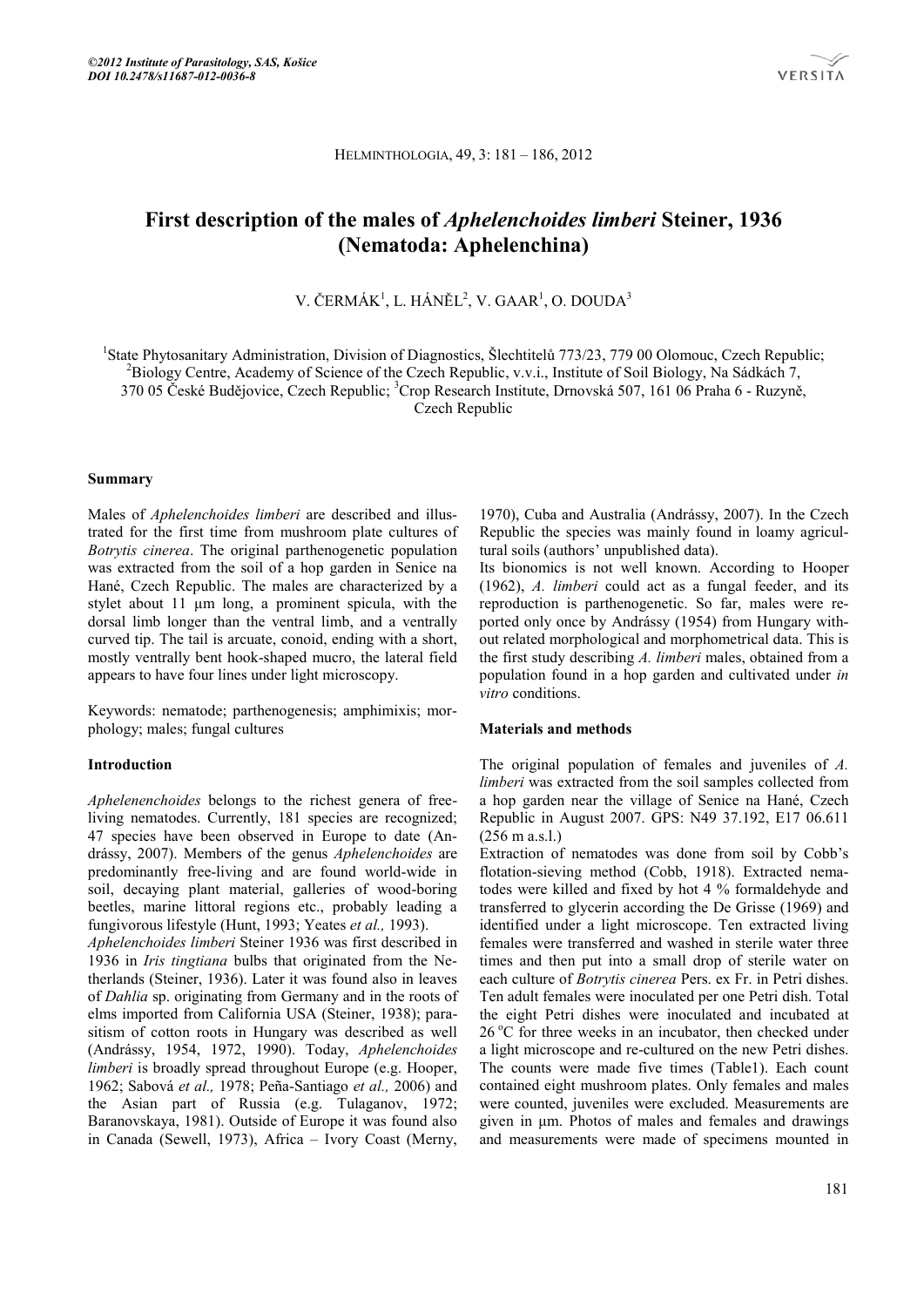|                                          | able 1. http://www.ca.u.u.ior.mail@example.com/www.com/willi<br>Females<br>Males |                 |                  |                  |
|------------------------------------------|----------------------------------------------------------------------------------|-----------------|------------------|------------------|
|                                          | mean $\pm$ s.d.                                                                  | range           | mean $\pm$ s.d.  | range            |
| $\mathbf n$                              | 11                                                                               |                 | 24               |                  |
| L                                        | $643.5 \pm 51.0$                                                                 | $(540 - 702)$   | $740.0 \pm 78.6$ | $(639 - 960)$    |
| a                                        | $32.9 \pm 3.9$                                                                   | $(28.3 - 39.7)$ | $33.1 \pm 2.7$   | $(29.1 - 42.4)$  |
| b                                        | $10.5 \pm 0.8$                                                                   | $(9.0 - 11.6)$  | $10.4 \pm 0.9$   | $(9.0 - 12.2)$   |
| $\mathbf{b}'$                            | $4.6 \pm 0.3$                                                                    | $(4.0 - 5.1)$   | $4.8 \pm 0.4$    | $(4.3 - 5.9)$    |
| $\mathbf c$                              | $16.9 \pm 1.2$                                                                   | $(15.0 - 18.6)$ | $18.1 \pm 1.4$   | $(16.5 - 22.2)$  |
| $\mathbf{c}^{\prime}$                    | $2.2 \pm 0.3$                                                                    | $(1.7 - 2.6)$   | $3.3 \pm 0.3$    | $(2.9 - 3.9)$    |
| V                                        |                                                                                  |                 | $69.3 \pm 1.3$   | $(66.3 - 71.8)$  |
| MB                                       | $87.6 \pm 2.7$                                                                   | $(85.1 - 93.9)$ | $83.7 \pm 3.0$   | $(74.1 - 83.0)$  |
| Anterior end to valves<br>of median bulb | $53.8 \pm 4.8$                                                                   | $(47.9 - 64.3)$ | $59.3 \pm 3.1$   | $(54.4 - 66.8)$  |
| Oesophagus length                        | $61.3 \pm 4.0$                                                                   | $(56.3 - 68.3)$ | $71.3 \pm 4.9$   | $(62.2 - 83.0)$  |
| Stylet length                            | $11.3 \pm 0.2$                                                                   | $(11.2 - 11.9)$ | $12.2 \pm 0.7$   | $(10.6 - 13.7)$  |
| Head width                               | $5.5 \pm 0.3$                                                                    | $(5.0 - 6.3)$   | $6.7 \pm 0.4$    | $(6.0 - 7.2)$    |
| Head height                              | $2.8 \pm 0.2$                                                                    | $(2.6 - 3.1)$   | $3.1 \pm 0.3$    | $(2.3 - 3.6)$    |
| Tail length                              | $38.3 \pm 3.0$                                                                   | $(34.3 - 45.0)$ | $40.9 \pm 3.7$   | $(34.1 - 47.1)$  |
| Cloacal/anal width                       | $14.4 \pm 2.0$                                                                   | $(11.4 - 17.4)$ | $12.3 \pm 1.4$   | $(10.5 - 16.2)$  |
| Body width                               | $20.0 \pm 3.4$                                                                   | $(13.6 - 24.4)$ | $22.5 \pm 2.8$   | $(18.4 - 32.1)$  |
| <b>PUS</b>                               |                                                                                  |                 | $83.2 \pm 13.3$  | $(63.3 - 123.7)$ |
| Spicula - DL                             | $32.2 \pm 1.7$                                                                   | $(30.0 - 35.2)$ |                  |                  |
| Spicula - VL                             | $16.7 \pm 0.6$                                                                   | $(15.4 - 17.6)$ |                  |                  |

Table 1. Morphometric data for males *Aphelenchoides limberi* [μm]

DL – dorsal limb; VL - ventral limb; PUS – post uterine sack

glycerine in permanent slides. Permanent slides have been deposited in the collection of State Phytosanitary Administration, Department of Nematology, Olomouc.

# **Results**

#### *Measurements and description*

A total of 13 males and several thousand females were developed in mushroom plates of *Botrytis cinerea*. Morphological data of males (11) and females (24) of *Aphelenchoides limberi* are given in Table 1.

The body of males is slender; the anterior part of the body is slightly curved and ventrally bent. After gentle heat treatment, the hook like tail becomes dorsally convex, medium conoid, the terminus ventrally mucronate. The Mucro is short, conoid, more or less bent ventrally. The cuticle has fine transverse annulations (about 1 μm) interrupted by a lateral field with four lines. Males are on average shorter than females. The lip region is anteriorly flattened, slightly set-off, with rounded sides. The Stylet is  $11.2 - 11.9$  μm long, with distinct thickenings at the base. The shape of the medial bulb is rounded to slightly oval

182

with centrally to slightly posteriorly placed distinct valves. The excretory pore is located ventrally opposite to and slightly posterior to the nerve ring. The testes are single, outstretched or anteriorly folded or reflexed.

The reproductive system occasionally reaches the pharynx. Developing germ cells are set anteriorly in double file and more posteriorly in single file. The Spicule is typically aphelenchoid, strongly arcuate. The apex is extended, moderately developed, and rounded. The rostrum is short, rounded or slightly pointed. A tangent drawn from the apex to the rostrum usually passes through the tip of the spicules. The lamina is well developed. The dorsal limb of spicule is longer than ventral limb (with a difference of around 3 μm), smoothly curved in its proximal half but more or less concave in the distal half with a ventrally curved tip. There is no gubernaculum. The tail is arcuate, conoid, ending with a short mostly ventrally bent, hook shaped mucro (around 1.2  $\mu$ m) (Fig. 1, 2). Three pairs of caudal papillae are present (observed with light microscopy), one pair adanal, placed subventrally; the second pair subventral is at about 50 % of the distance to the tail tip, and the third pair placed ventrally close to the tail tip.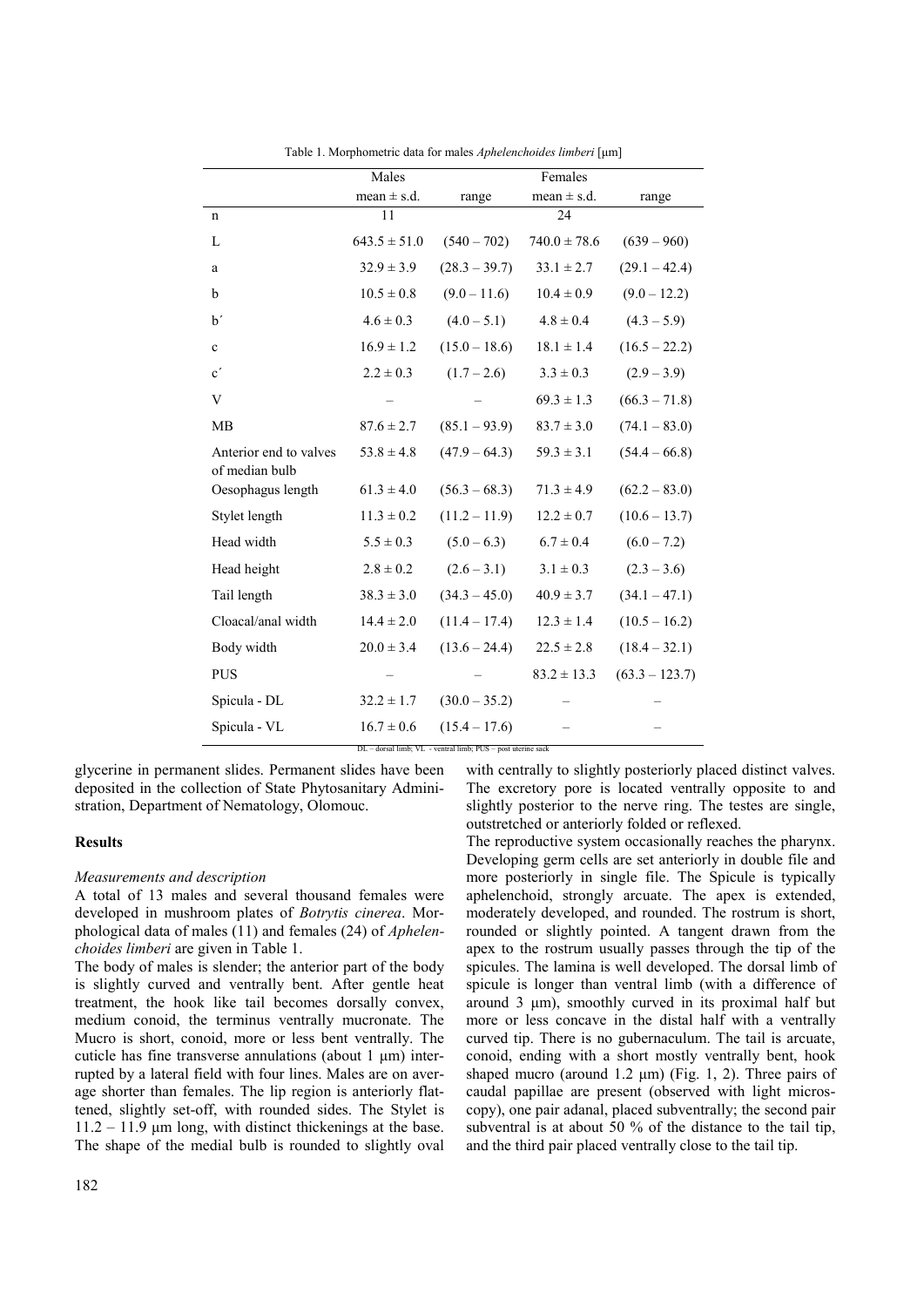

Fig. 1. *Aphelenchoides limberi*. A - male; B, C - male tail; D - head region; E - spicula – ventral view

#### *Diagnoses and relationships*

The Male of *Aphelenchoides limberi* is characterized by a stylet about 11 μm long, a prominent spicule, with an extended, moderately developed and rounded apex. A tangent drawn from the apex to the rostrum usually passes through the tip of the spicule. It is smoothly curved in its proximal half but more or less concave in the distal half, with a ventrally curved tip. Thetail is arcuate, conoid, ending with a short mostly ventrally bend – the hamate mucro. The lateral field appears to have four lines under light microscopy.

*Aphelenchoides limberi* belongs to Group 1 according to Shanina (1996), because the female tail has no outgrowth or mucronate structure. However, Hooper (1962) reported high variability among female tails, and described very short central mucro on the end of the tail. Female tails also show high variability in our cultured population (Fig. 2). The shape of the tail tip varied from truncate to smoothly rounded. The mucronate tail occurred very occasionally.

The only two species from Group 1 with males with mucronate tail are *A. africanus,* Danssonville & Heyns, (1984) and *A. spinosus* Paesler, (1957). The males of *A. limberi* differ from the males of of the *A. africanus* species mainly by the length of mucro (3.25 vs. 15 % of tail length), the number of lateral lines (two vs. four) They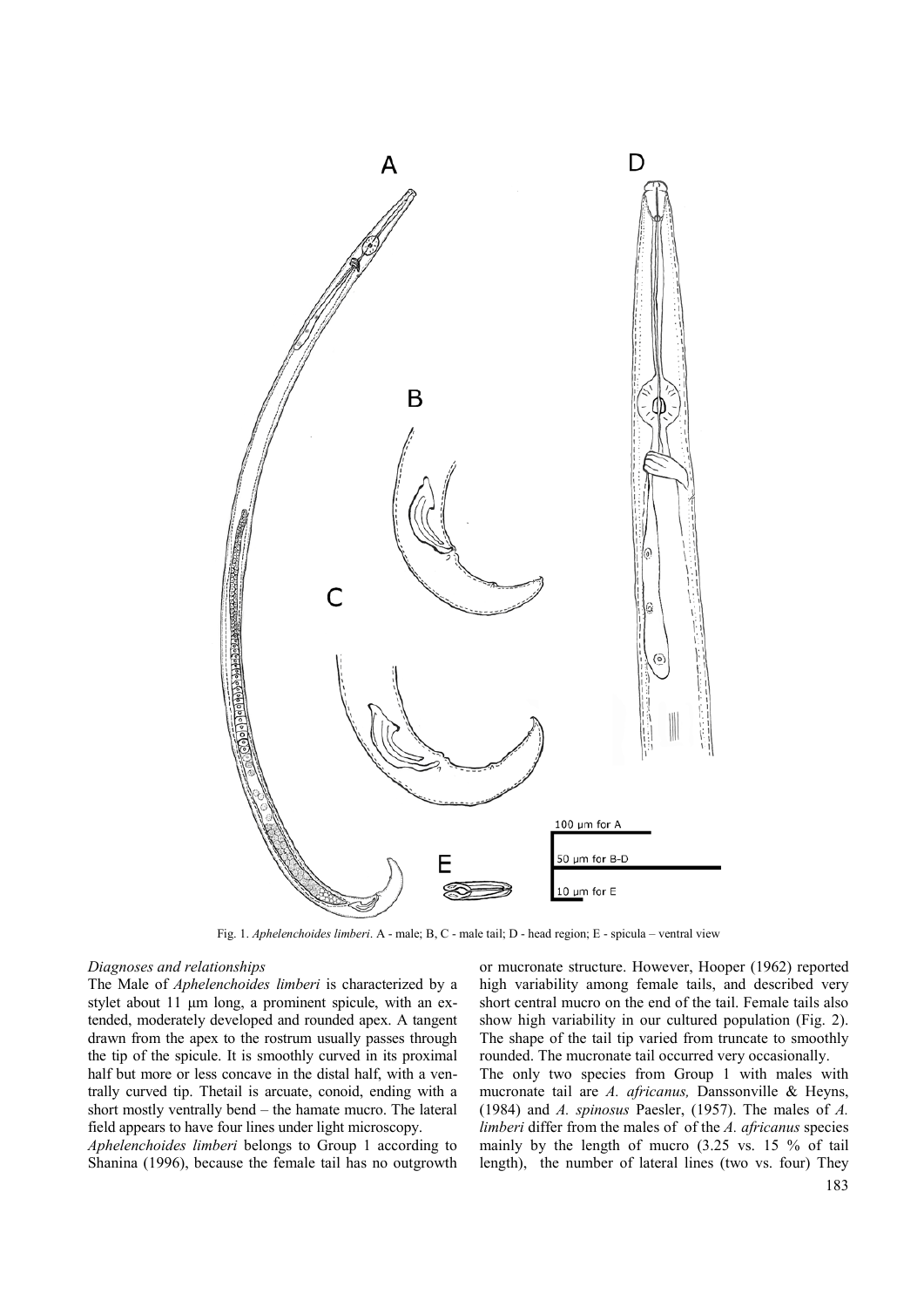

Fig. 2. *Aphelenchoides limberi*. A, B: Male tail; C: Head region; D, E, F: Female tail. Scale bar - 10 µm

differ from males of *A. spinosus* mainly by body length  $(0.37 - 0.48$  vs.  $0.54 - 0.72$  mm) and the shape of the mucro. Males of *A. limberi* are close to *A. brassicae* Edward & Mistra, 1969, *A. cyrtus* Paesler, 1957, *A. haguei* Maslen, 1979, *A. paranechaelos* Hooper & Ibrahim, 1994, *A. parasaprophilus* Sanwal, 1965, *A. tsalolikhini* Ryss, 1993 and *A.tumulicaudatus* Truskova, 1973 by the combinations of stylet, body length and number of lateral lines. Males of *A. limberi* differ from males of *A. brassicae* and *A. cyrtus* by longer spicula, differently shaped and shorter tail tip mucro and by slightly greater body length. *A. haguei* has different spicula and mucro shape (straight and minutely multi-papillate). The average length of the spicula and stylet of *A. paranechaelos* is shorter and has a higher c<sup>'</sup> (3.1 vs. 2.2). It differs from *A. parasaprophilus* by a shorter and differently shaped mucro and shorter stylet length on average. *A. tsalolikhini* has a longer mucro (6.4 vs. 1.2 μm) and shorter spicula  $(18 - 19 \text{ vs. } 30.0 - 35.2 \text{ µm})$ . Males of *A. tumulicaudatus* have a differently shaped mucro, and a double concave dorsal limb of the spicula.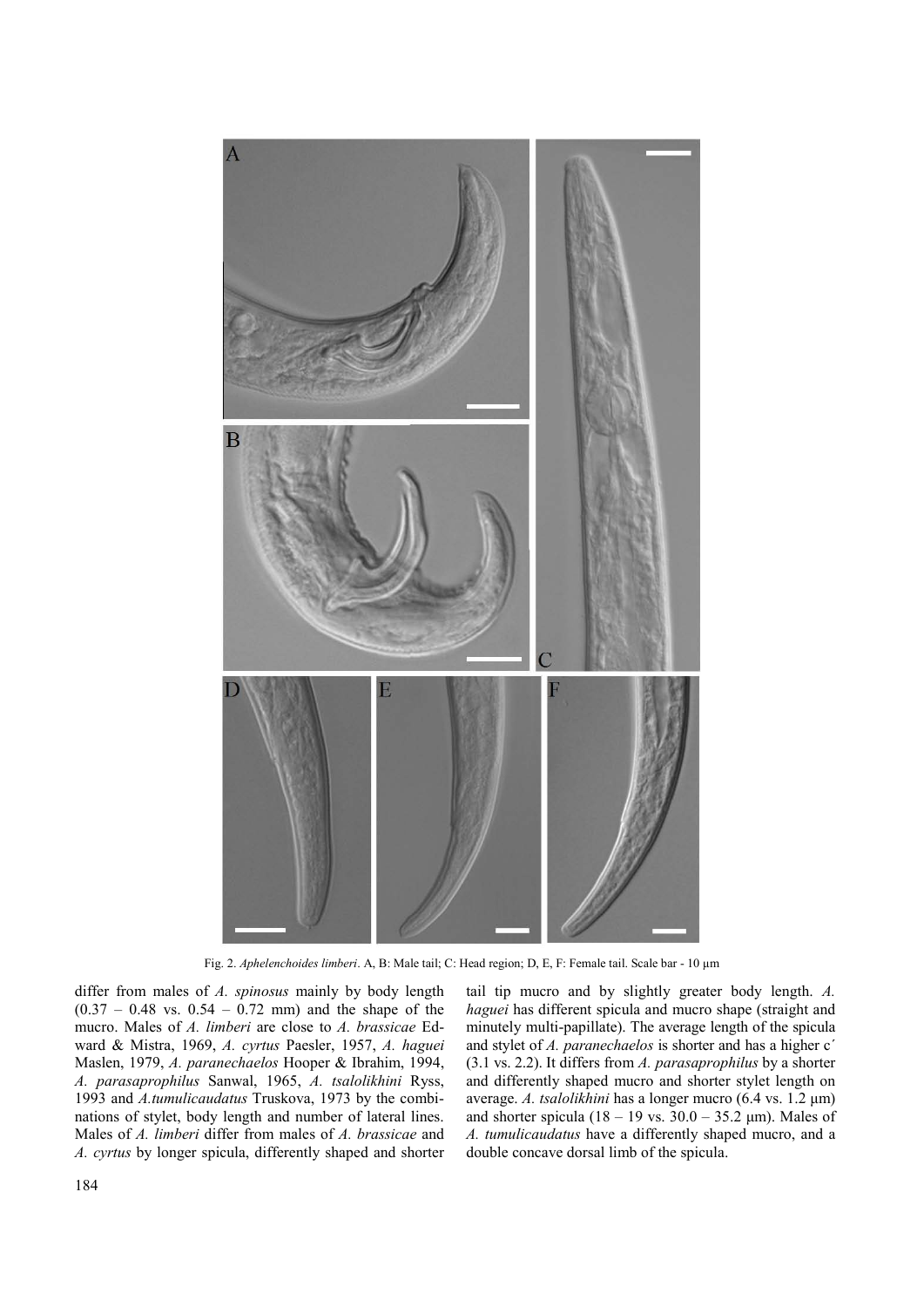#### **Discussion and conclusion**

*Aphelenchoides limberi* is a common cosmopolitan fungivorous species (Hooper, 1962; Andrássy, 2007) inhabiting mainly loamy soils. According to original descriptions from the Netherlands in lesions on a dahlia tubers which originated form from Germany (Steiner, 1936), and in the elm roots from California (Steiner, 1939), only females were recorded. Males were noted only once in Hungary (Andrássy, 1954). Andrássy (1954) found only two males associated with the cotton roots and unfortunately he did not provide any description. Our described males of *A. limberi* originated from the parthenogenetic population extracted from the loamy soil of a hop garden. Extracted females were successfully grown on the fungi *Bothritis cinerea,* which positively corresponds with the findings of Hooper (1962), who found them feeding and developing on mushroom mycelium (*Agaricus hortensis* and *Botrytis cinerea*). In spite of rapid reproductive rate of *A. limberi* only females were developed (Hooper, 1962). However, our examined population of *A. limberi* originated from females extracted from soil and grown on fungi *B. cinerea* produced a low number of males in the initial population. No males were recorded on the consequent (reinoculated) mushroom plates. In general, the cultured population of *A. limberi* reproduced without males, which positively corresponds with the observations of Hooper (1962). The reason for the occasional occurrence of males could be changes in life conditions (Evans & Fisher, 1970), the food web (Riddle *et al*., 1997), temperature (Hansen *et al*., 1970 and 1972) or infection by intracellular parasitic microorganisms (Hurst, 1993; Stevens *et al*., 2001).

## **Acknowledgements**

We would like to thank to Kateřina Široká, State Phytosanitary Administration, for technical support and to anonymous reviewers for their comments. The study was carried out as a part of the IRP ISB BC AS CR AV0Z60660521 (L. Háněl).

# **References**

ANDRÁSSY, I. (2007): Free*-living Nematodes of Hungary (Nematoda Errantia), Volume II*. Hungarian Natural History Museum and Systematic Zoology Research Group of the Hungarian Academy of Sciences, Budapest, 496 pp. ANDRÁSSY, I. (1954): Parasitische Nematoden aus der Wurzel der Baumwolle. *Ann. biol. Univ. Hung.*, 2: 3 – 7 ANDRÁSSY, I. (1972): List of free-living Nematoda detected in Hungary. *Állatt. Közlem.*, 59: 161 – 171 (In Hungarian) ANDRÁSSY, I. (1990): Free-living Nematoda in the Hungarian fauna. *Állatt. Közlem.*, 76: 17 – 38 (In Hungarian) BARANOVSKAYA, I. A. (1981): *Plant and soil nematodes (aphelenchids and seinurids)*. Moscow, pp. 233 (In Russian) COBB, N. A. (1918). Estimating the nema population of the soil. *Agric. Tech. Circ. Bur. Pl. Ind. U.S. Dep. Agric,* 1: 48 pp. DE GRISSE, A. (1969). Redescription ou modi. cations de

quelques techniques utilisées dans l'étude des nématodes phytoparasitaires. *Mededelingen Rijksfaculteit der Landbouwwetenschappen Gent,* 34: 351 – 369

EVANS, A. A. F., FISHER, J. M. (1970): Differences between four Australian isolates of *Aphelenchus avenae* Bastian. *Aust. J. Biol. Sci.,* 23: 507 – 509

HANSEN, E. L., BUECHER, E. J., EVANS, A. A. F. (1970): Axenic culture of *Aphelenchus avenae*. *Nematologica,* 16: 328 – 329

HANSEN, E. L., YARWOOD, E. A., BUECHER, E. J. (1972): Sex differentiation of *Aphelenchus avenae* in axenic culture. *Nematologica,* 18: 253 – 260

HOOPER, D. J. (1962): Observations on *Aphelenchoides limberi* Steiner, 1936, from mushroom compost. *Nematologica,* 7: 216 – 218

HUNT, D. J. (1993): *Aphelenchida. Longidoridae and Trichodoridae – Their Systematics and Bionomics*, UK, CABI Publishing, 352 pp.

HURST, L. D. (1993): The incidences, mechanisms an evolution of cytoplasmic sex ratio distorters in animals. *Biol. Rev.*, 6: 121 – 194. DOI: 10.1111/j.1469-185X.1993.tb00733.x

KHEIRI, A., BAROOTI, S., KARIMIPOUR, H. (2002): Tylenchida associated with field crops in Tehran and central provinces of Iran. *Meded. Rijksuniv. Gent Fak. Landbouwkd. Toegep. Biol. Wet.*, 67: 707 – 713

MERNY, G. (1970): Les Nématodes phytoparasites des rizièrws inondées en Cote D'Ivoire – I. – Les Espèces observes. *Sér. Biol, Cah. Orstom,* 11: 3 – 43

NIKISHICHEVA, K. S. (2002): Fauna of plant parasitic nematodes of winter wheat in different climatic zones of Ukraine. *Vestnik zoologii*, 36: 95 – 97 (In Russian)

PEÑA-SANTIAGO, R., ABOLAFIA, J., GUERRERO, P., LIÉBANAS, G., PERALTA, M. (2006): Soil and Freshwater Nematodes of the Iberian Fauna: a Synthesis. *Graellsia*, 62: 179 – 198

RIDDLE, D. L., ALBERT, P. S. (1997): Genetic and environmental regulation of dauer larva development. In: RIDDLE, L. D., BLUMENTHAL, T., MEYER, B. J., PRIESS, J. R. (Eds) *C. elegans II*. New York: Cold Spring Harbor Laboratory Press, pp. 739 – 768

SABOVÁ, M., VALOCKÁ, B., LIŠKOVÁ, M. (1978): Species of corn crop nematodes and their seasonal dynamics*. Helminthologia*, 16: 35 – 44

SEWELL R. (1973): Plant-parasitic Nematodes from Canada and abroad. *Can. Plant Dis. Surv.*, 1: 34 – 35

SHANINA, F. (1996): A diagnostic compendium of the genus *Aphelenchoides* Fisher, 1894 (Nematoda: Aphelenchida) with some new records of the group from Pakistan. *Pak. J. Nematol.*, 14: 1 – 32

STEINER, G. (1936): Observations on Nematodes in Bulbs of an *Iris tinginata* Hybrid. Opuscula miscellanea nematologica IV, *Proc. Helminth. Soc. Wash.,* 3: 74 – 77

STEINER, G. (1938): Futher notes on *Aphelenchoides limberi* (Stainer, 1936). Opuscula miscellanea nematologica, VII, *Proc. Helminth. Soc. Wash.,* 7: 35 – 40

STEVENS, L., GIODANO, R., FIALHO, F. R. (2001): Male-killing, nematode infections, bacteriophage infection, and virulence of cytoplasmic bacteria in the genus *Wolbachia*. *Annu.*